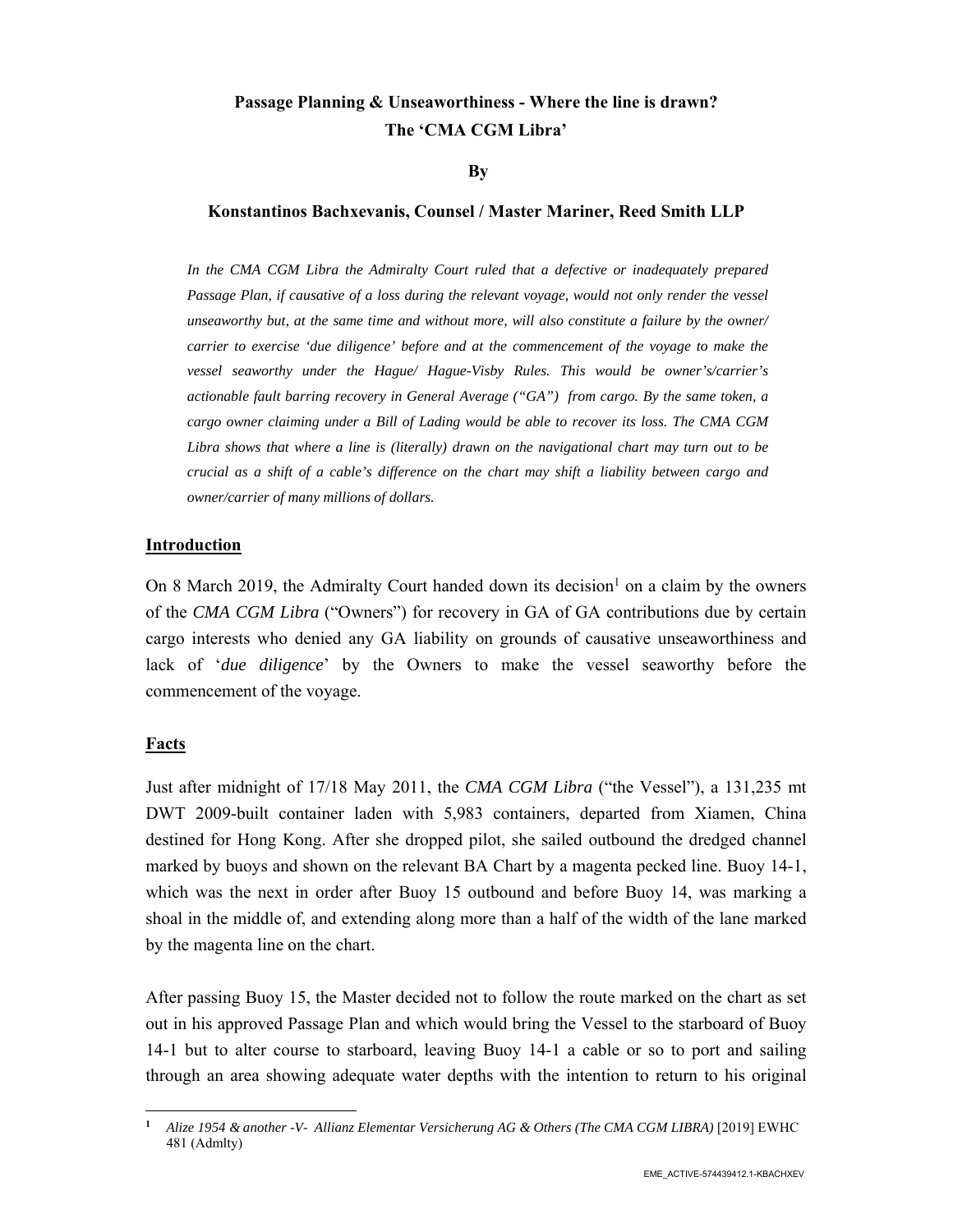route immediately afterwards. That was a split-second decision by the Master and it was accepted that, despite the falling tide and Master's safety concerns, there was enough water for the Vessel to sail within the dredged channel as provided for by the Passage Plan. Following the starboard manoeuvre, the Master, during his attempt to alter to port, realised that the Vessel would not be able to return back to his original route in time between Buoys 14-1 and 14 and changed his manoeuvre. In the event, the Vessel run aground a few cables away from her intended route within an area identified as a "Former Mined Area". The charted depth though at the grounding location was 35 metres and, as it transpired by a block chart correction issued by British Admiralty a couple of months later, there was an extensive shoal which was not shown on the Chart at the material time. The equivalent Chinese Chart, issued a few months before the grounding, was showing the shoal but there had been an apparent delay by a few months in the promulgation of this update.

Also, although the Vessel was equipped with a fully integrated Electronic Chart ("ECS") in preparation to switch to paperless mode and its officers were using it, it was not an approved ECDIS as this was not mandatory at the time and the Owners' SMS was to the effect that the SOLAS "carriage of charts" requirement was complied with by paper charts. The Vessel was to be navigated by reference to paper charts only, and ECS was to be used only to improve situational awareness. What turned out to be key feature of the case (although held not to be causative) was the fact the whilst the official British Admiralty paper chart did not show the relevant shoal (as the Vessel's ECS provider's updates did not) the relevant ENC cell for use in ECDIS did.

Salvage under LOF terms followed which was financed by the CMA CGM ("Owners") who then sought to recover in GA. About 92% of the cargo interests settled their contribution but about 8% refused alleging Owners' fault, namely causative unseaworthiness before the commencement of the voyage and lack of due diligence by Owners in this respect.

### **Issues & Allegations**

The Owners said that the Vessel ran aground on an uncharted shoal and/or alternatively the grounding resulted from Master's error in navigation.

The Cargo denied liability on grounds of unseaworthiness raising the following points:

- The Master was incompetent in that no competent master would have attempted to navigate the way the Master of the Vessel navigated.
- As there was a breach of the crew "rest periods" requirement of the then applicable ILO 184 (now MLC) in that the Master allegedly had 7 hours less than the minimum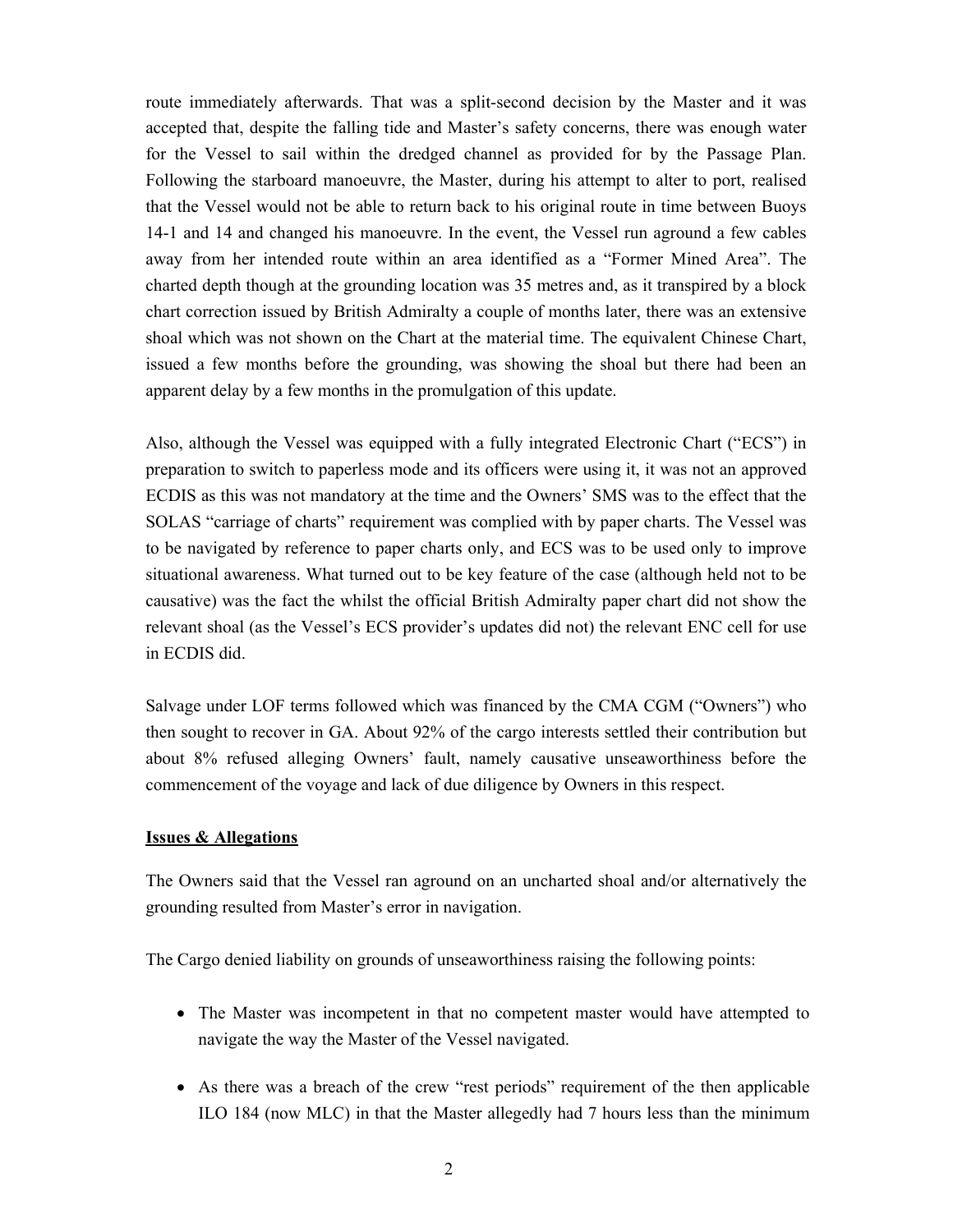7-day rest period for the week before the grounding, the Master was fatigued and that impaired his decision making.

- The relevant British Admiralty paper chart was not properly updated to show the latest correction as promulgated by the relevant Weekly Notice to Mariners before the grounding which showed a 4.8 metre and 1.2 metre soundings close to the area of the grounding.
- Reliance by the navigating officers on the ECS which was not approved ECDIS in that the Vessel was not supplied with an official electronic chart showing the shoal on which the Vessel grounded.
- The Vessel was not supplied by the relevant Chinese chart showing the shoal on which the Vessel grounded. This allegation was dropped by the Cargo before the trial.
- The Passage Plan was defective in that, among others, it did not :
	- ‐ provide a record of a Preliminary Notice to Mariners (which was permanently marked on the chart) that warned mariners that "*numerous depths less than the charted exist within and in the approaches to Xiamen Gang*", listing the "*most significant*", none of which however was in the fairway. The same Preliminary Notice informed mariners that the dredged channels had been deepened; and
	- ‐ properly mark on the chart "*no go areas*".
- Lack of a proper system by Owners in place to ensure proper Bridge Management was maintained on board and that the Master had sufficient rest periods. Such 'systemic failure' was the cause of the grounding.

In addition, the Cargo alleged that the Master's decision to leave the fairway channel constituted a "*deviation*" in the legal sense which would deprive the Owners, in any event, of the right to rely on the exemptions in the Hague Rules.

Further, the Cargo, relying on the Supreme Court's recent decision in *Volcafe*, 2 tried to shift the burden on to the Owners to prove that the Vessel was seaworthy (rather than the Cargo to prove she was unseaworthy) by extending further the bailment principle decided in *Volcafe* under Article III, Rule 2 of the Hague Rules to the Owners' due diligence and seaworthiness obligation under Article III, Rule 1.

 $\overline{a}$ 

**<sup>2</sup>** *Volcafe Ltd. -V- Cia Sud American de Vaporesi SA* [2018] 3 WLR 2087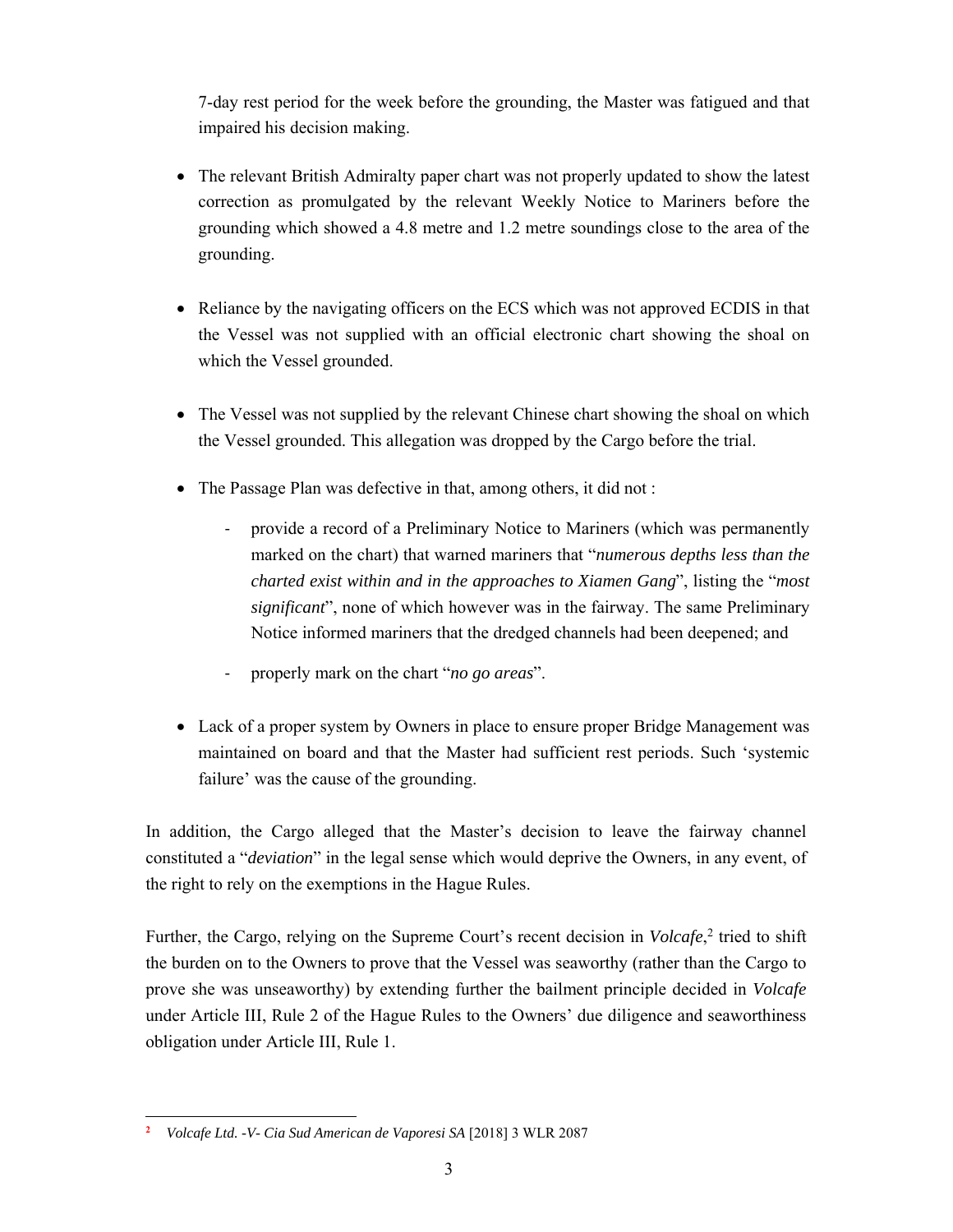## **Decision**

The Admiralty Judge, Mr. Justice Teare, held in favour of the Cargo on only one of the above issues, namely that of Passage Planning and the causative effect of the specific defects, but that was enough for the Cargo to win the case.

He decided that there was no deviation. He also held that the obligation under Article III, Rule 1 of the Hague Rules does not relate to Article III, Rule 2 and that the burden of proving causative unseaworthiness must lie on Cargo as this is implicit in Article III, Rule 1, whereas the Owner has the burden of proving the exercise of due diligence.

The Judge also held in favour of Owners that the Master was competent overall and was not fatigued. Whilst the finding on human fatigue is *obiter*, it is significant for Owners in that a mere breach of the statutory requirement for rest hours periods cannot by itself raise a presumption of fatigue and impairment in the decision making of the seafarer. He also found that the paper chart was corrected, there was a proper Bridge Management and that the Vessel was not unseaworthy because she was not supplied official ECDIS charts on board.

Thus, the only finding of unseaworthiness related to Passage Planning. The Judge found the Passage Plan was defective as it did not refer expressly to the Preliminary Notice (re: N.M. 6274(P)/10) which in turn referred to the prospect of less water outside of the channel [*para 73*]. He found that a defective Passage Plan, even if a one-off, amounts to unseaworthiness. The Judge also found that had the Master written a warning on the chart and 'no go' areas were properly marked on the Vessel's working chart he would not have done what he did. Hence, that defect in the Passage Plan was found to be causative of the grounding, i.e. there was a causative unseaworthiness.

As the Master accepted in cross-examination that it was never his intention to sail in the "Former Mined Area" and/or in an area which would have been hatched out as a 'no go' area, the crucial issue turned out to depend on where the 'no go' line should have been drawn (in the event, an expert issue). If the 'no go' line should have been drawn, as Cargo asserted, along the fairway's magenta pecked lines or, as the Judge accepted, along the notional line connecting the channel buoys, the Vessel would be causatively unseaworthy. If, however, the proper marking of the 'no go' line was, even by a cable, to the east of Buoy 14-1 the nonmarking would, most probably, not have been held to be causative and the Vessel would have been seaworthy.

Teare J. accepted that there was no previous case in which it had been held that a defective passage plan rendered the vessel unseaworthy. However, "*… just as the standard of*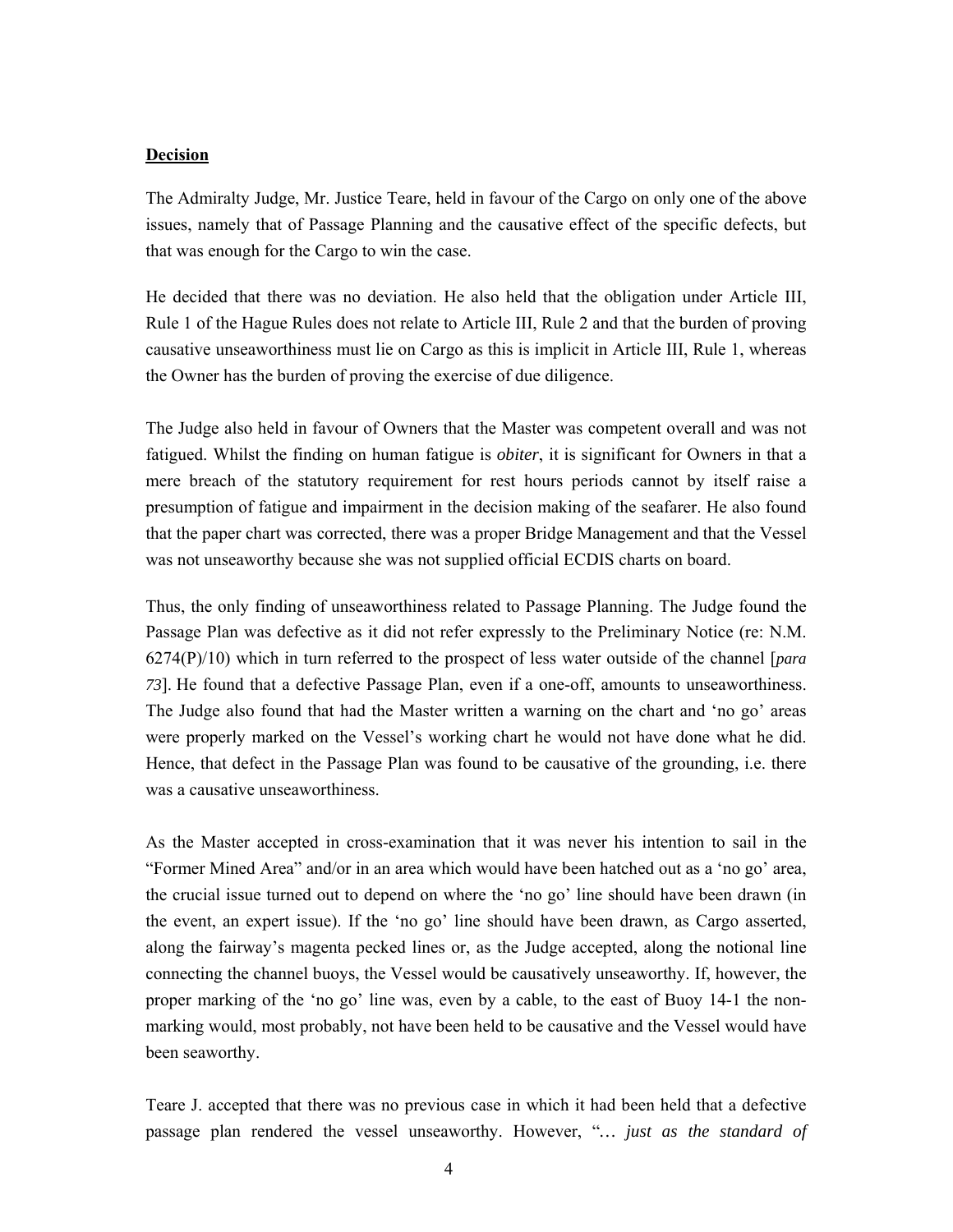*seaworthiness may rise with improved knowledge of shipbuilding …*", he held, "*.... so may the standard of seaworthiness rise with improved knowledge of the documents required to be prepared prior to a voyage to ensure, so far as reasonably possible, that the vessel is safely navigated*". Therefore, he assimilated the situation to that of an uncorrected chart and, in applying the *McFadden*<sup>3</sup> test of unseaworthiness, he found that the Vessel was unseaworthy. In doing so, the Judge rejected the Owners' submission that Passage Planning is part of navigation and not in itself an aspect of seaworthiness (a point on which the case has been appealed).

The Judge also held that, although the Owners themselves had exercised due diligence in the sense that their systems were adequate, the (negligent) failure of the Master/ Second Officer to prepare a proper Passage Plan amounts to lack of exercise of "*due diligence*" by the Owners because seaworthiness under the Hague Rules is a non-delegable duty of the carrier.

## **Comment**

 $\overline{a}$ 

As the Passage Plan should be prepared before departure, i.e. before the commencement of the voyage, the decision means that a defect on the paper plan or a plotting mistake on the chart before departure of not only where the course line is or should be drawn but also where the "no go" line is drawn, may have an impact on Owners' liabilities under the Hague and Hague-Visby Rules. Whilst prudent seamanship would determine where a line on the chart should be drawn, the question of whether in each case a vessel is or is not seaworthy may be, applying Teare J's approach, dictated by differences of opinion as to where such a line should be drawn. For example, the Master's discretion in deciding to plot a course on the chart through a specific route and navigate his vessel accordingly may be open to an attack by Cargo's expert arguing that that route was mistakenly selected and the vessel accordingly was unseaworthy. The decision blurs the boundaries between *seaworthiness* and *error in navigation*.

This is a novel point and there are no cases directly relevant. The Judge treated the Passage Plan in the same way as a 'nautical publication' or 'instrument' on board the Vessel. By application of the classic *McFadden* seaworthiness test *any* defect would render the Vessel unseaworthy. This did not, however, take into account Owners' argument that Passage Planning *per se* is an act of navigation and does not relate to the Vessel's (physical) seaworthiness. It does not, for example, distinguish between supplying the ship with Tide Tables and the misreading of the Tide Tables by the navigating officer before the departure.

**<sup>3</sup>** *McFadden* -V- Blue Star Line (1905) 1 KB 697; "*A vessel must have that degree of fitness which an ordinary careful and prudent owner would require his vessel to have at the commencement of her voyage, having regard to all the probable circumstances of it ... If the defect existed, the question to be put is: Would a prudent owner have required that it should be made good before sending his ship to sea had he known of it? If he would, the ship was not seaworthy within the meaning of the undertaking.*" per Channel J. at 706.